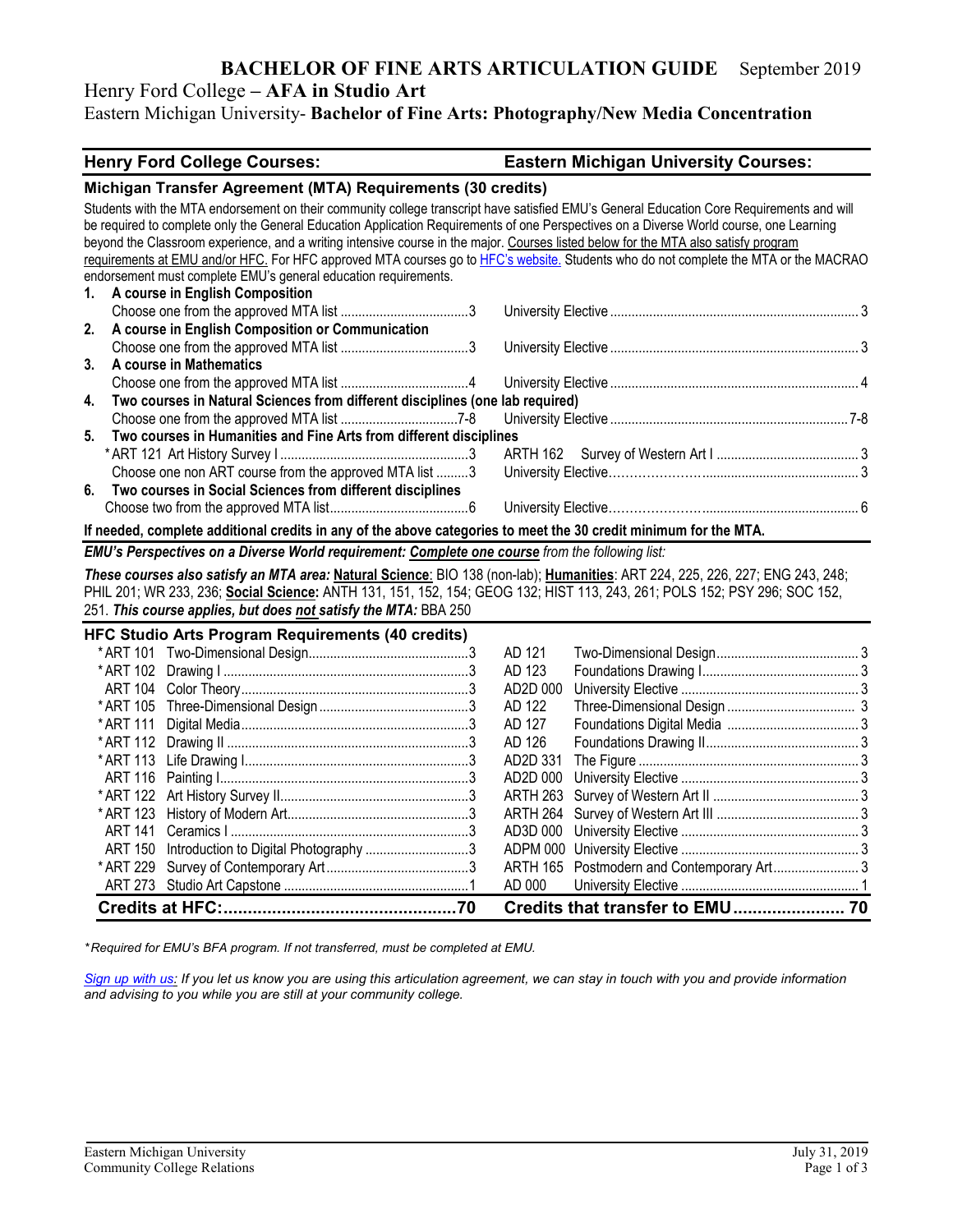## **BACHELOR OF FINE ARTS ARTICULATION GUIDE** September 2019

Henry Ford College **– AFA in Studio Art**

Eastern Michigan University- **Bachelor of Fine Arts: Photography/New Media Concentration**

## **Completion of the BFA: Photography/New Media Concentration Major Requirements (54 credits) Foundational Requirements (3 credits)** AD 300W Studio Concepts...............................................3 **Art History (6 credits)** ARTH 161 Survey of Non-Western Art ..............................3 ARTH 474 or ARTH 300 level or higher...............................3

**Capstone Seminar (3 credits)** AD 400W or ADGD 402 .......................................................3

### **Photography/New Media Concentration (18 credits)**

|                                                        | ADPM 304 Animation, Video, and Moving Image 3          |  |
|--------------------------------------------------------|--------------------------------------------------------|--|
|                                                        | ADPM 320 Photo/New Media Workshop (must take           |  |
| twice)                                                 |                                                        |  |
| Photography/New Media Restricted Electives (9 credits) |                                                        |  |
|                                                        | Any ADPM course selected at the 200 level or higher9   |  |
|                                                        | <b>General Studio Electives (9 credits)</b>            |  |
|                                                        | Studio electives at 200 level or higher in any media 9 |  |
|                                                        | <b>Capstone Studios (6 credits)</b>                    |  |
|                                                        |                                                        |  |
|                                                        |                                                        |  |

1. AD 300W Studio Concepts has the following prerequisites: AD 121, AD 122, AD 123 and the following may be taken concurrently: AD 127, ARTH 165.

#### **LBC Requirement (0-3 credits)**

Students must complete one Learning Beyond the Classroom course or noncredit experience offered by EMU. Consult your advisor for options.

Sample Sequences for completing the program: *Courses may not be offered every semester. Meet with a program advisor to plan a program of study.*

**See footnote (1) for prerequisites that must be completed prior to registering for AD 300W Studio Concepts at EMU.**

| Fall Semester                                            | (15 credits)           |
|----------------------------------------------------------|------------------------|
|                                                          |                        |
|                                                          |                        |
|                                                          |                        |
| ADPM 301 Digital Photography                             |                        |
| ADPM 302 Creative Coding                                 |                        |
| ADPM 303 Analog Photography                              |                        |
| ADPM 304 Animation, Video, and Moving Image              |                        |
| Choose one General Studio Elective from any 200 level or |                        |
| higher in any media. AD2D, AD3D, ADPM, ADGD 3            |                        |
|                                                          |                        |
|                                                          |                        |
|                                                          | $(12 \text{ credits})$ |
| Winter Semester                                          |                        |
|                                                          |                        |
| ADPM 301 Digital Photography                             |                        |
| ADPM 302 Creative Coding                                 |                        |
| ADPM 303 Analog Photography                              |                        |
| ADPM 304 Animation, Video, and Moving Image              |                        |
| ADPM 320 Photo / New Media Workshop 3                    |                        |
|                                                          |                        |

| <b>Fall Semester</b>                                     | $(12 \text{ credits})$ |
|----------------------------------------------------------|------------------------|
|                                                          |                        |
| Choose one General Studio Elective from any 200 level or |                        |
| higher in any media. AD2D, AD3D, ADPM, ADGD 3            |                        |
| One PM restricted electives: any ADPM course at 200      |                        |
|                                                          |                        |
|                                                          |                        |

| <b>Winter Semester</b>                              | $(15 \text{ credits})$ |
|-----------------------------------------------------|------------------------|
| Two PM restricted electives: any ADPM course at 200 |                        |
|                                                     |                        |
|                                                     |                        |
|                                                     |                        |
|                                                     |                        |